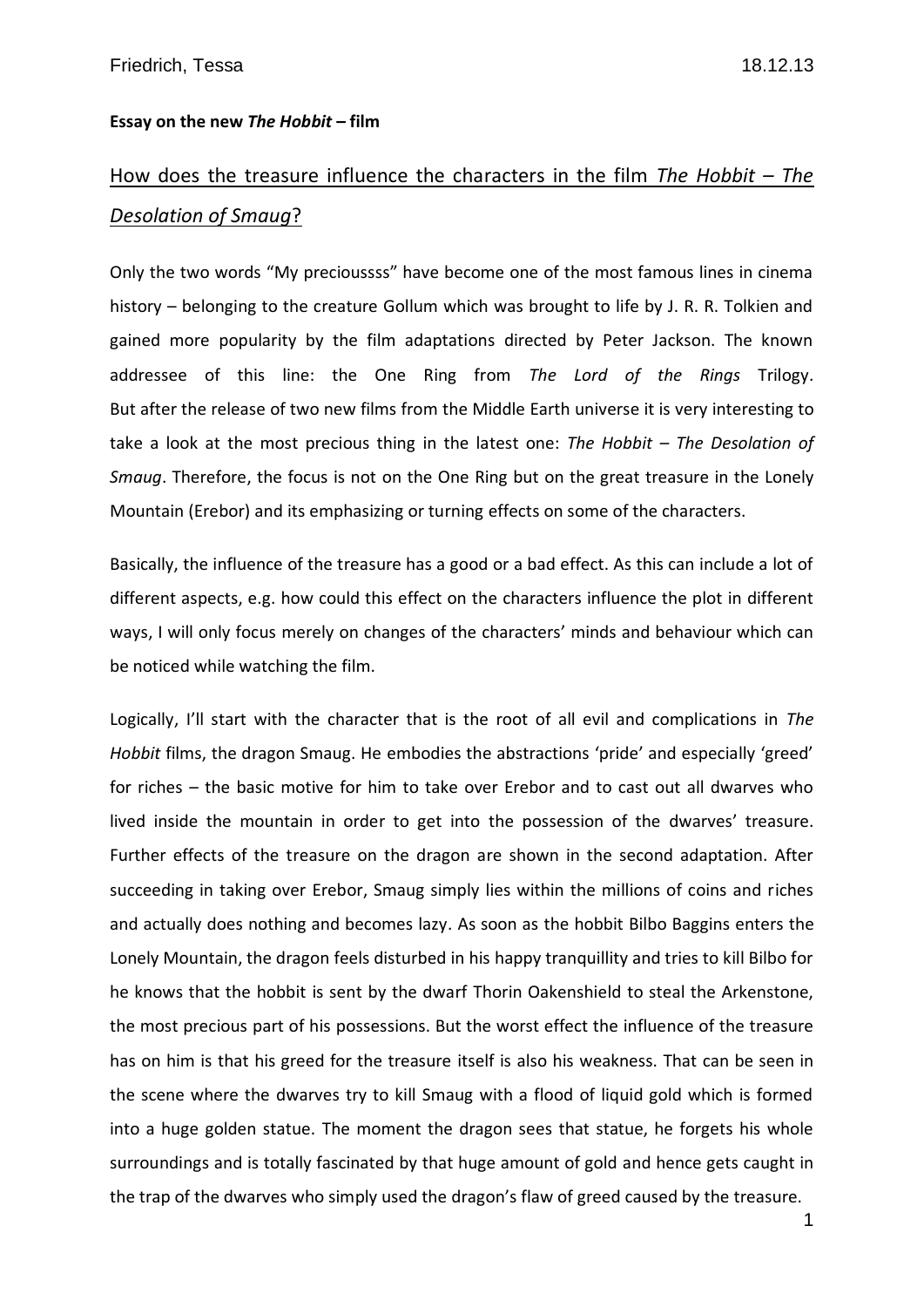Nevertheless, the enemy of Smaug and king under the mountain, Thorin Oakenshield, is badly influenced by the riches of Erebor as well. First of all, the treasure inside the Lonely Mountain affects two different motives of Thorin. On the one hand, he needs the Arkenstone – a sign for his kingship – to bring all dwarves and their armies together in order to fight against Smaug and to reclaim their homeland. On the other hand, the treasure is a symbol for the remainings of Thorin's origin and home and he wants to snatch that away from the claws of the dragon. Focussing that much on his motives, he ignores the prophecy which says that the town near the Lonely Mountain, Esgaroth, will burn with flames and rage of the dragon if Thorin enters Erebor. Thus, the dwarf is only interested in his own business. Furthermore, possessing the Arkenstone is more important for Thorin than Bilbo's life. After Bilbo comes back out of Smaug's desolation and tells Thorin in a rather non-credible way that he's in possession of the Arkenstone, the dwarf doubts the hobbit and seems to be willing to send Bilbo back into the great treasure and therefore into the flames of Smaug and Bilbo's certain death.

After dealing with the main characters in *The Hobbit – The Desolation of Smaug,* there's also a minor character who is influenced by the treasure in the Lonely Mountain in a bad way – the mayor of Esgaroth. In the second adaptation he is depicted as a very greedy and selfish character, e.g. the spectators of the film are told that food is a great need in Esgaroth while in one scene a huge monument in the town of the mayor himself is shown which possibly might be as valuable as food for the whole population of Esgaroth. Nevertheless, as a citizen of that town he should be familiar with the prophecy which was mentioned before but after Thorin reveals his true identity and promises the people of Esgaroth a part of Erebor's treasure, he ignores the part of the prophecy which tells about the destroying of his own town because of his greed. This effect of the treasure proves and emphasizes that the mayor places his own desire for riches above the life of his subordinates and the citizens of Esgaroth.

The only character who is influenced by the treasure in a good way is the hobbit and burglar Bilbo Baggins. For him the treasure and especially the Arkenstone is his legitimacy to be part of the whole adventure, or, as Thorin expresses it, "the reason, why you [Bilbo] are here", for the hobbit has to steal the Arkenstone from Smaug. Compared to the characters influenced in a bad way, the treasure doesn't emphasize Bilbo's greed but encourages him in